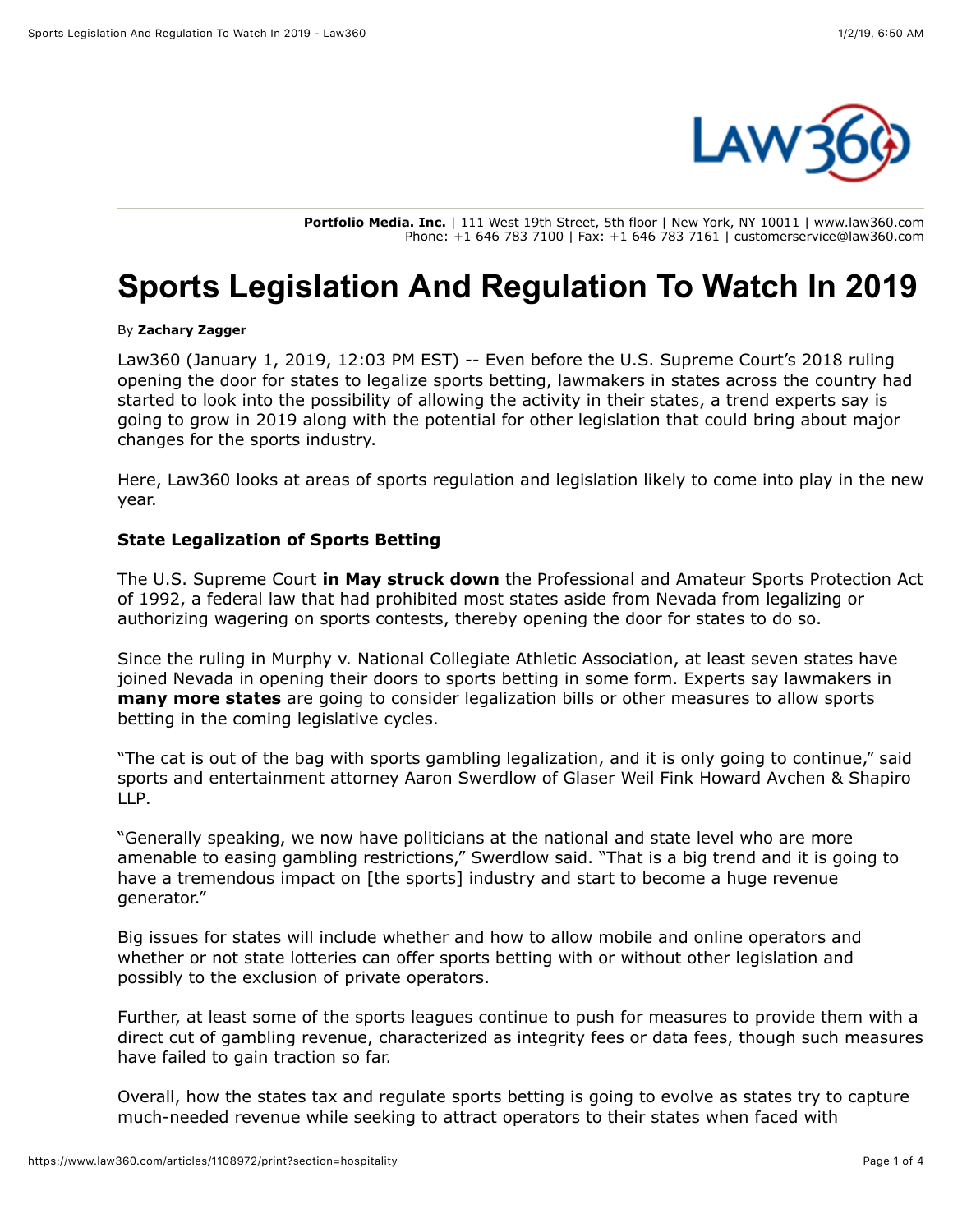competition for consumers from neighboring states and potentially distant states with the mobile betting depending on how the federal Wire Act is enforced.

"As more and more states come online and legalize, there is going to be a bit of a race to the bottom to provide tax breaks or tax credits, things like that, to incentivize these gambling entities in one state or the other," Swerdlow said.

### **Congressional Sports Betting Legislation**

While the Supreme Court sports betting decision struck down the primary federal restriction, the court said there is still room for Congress to act to regulate the activity. Federal lawmakers may attempt to do just that after a **[bipartisan bill was introduced by](https://www.law360.com/articles/1113238)** Sens. Orrin Hatch, R-Utah, and Chuck Schumer, D-N.Y., late last year near the end of the congressional term.

The Sports Wagering Market Integrity Act of 2018 does not seek to shut down the burgeoning legal sports gambling market but does assert a federal interest in overseeing this new industry, setting minimum standards states must meet to legalize sports betting.

Though the bill is not likely to pass by the end of this congressional term, which ends on Jan. 3, it has set the stage for further debate in the new Congress. The bill has support on **[both sides](https://www.law360.com/articles/1077971)** of [the political aisle, even if Hatch is in his last days in office, as well as from the National Football](https://www.law360.com/companies/nfl-enterprises-llc) League.

The proposed bill calls for **[some much-needed changes](https://www.law360.com/articles/1113700)** for the legal sports betting industry to flourish, experts say, particularly changes to the Wire Act to allow bets to be placed across state lines between states where it is legal and added tools for federal enforcement against the illegal and offshore betting markets.

But experts are still skeptical that Congress will actually pass a measure with such federal oversight as contemplated in the proposed bill.

"I don't think federal legislation is particularly likely unless some additional stakeholders come [forward," said Dennis Gutwald, a Las Vegas-based gambling industry attorney with McDonald](https://www.law360.com/firms/mcdonald-carano) Carano LLP.

While the NFL, the most lucrative of the major North American professional sports leagues, has **[been pushing](https://www.law360.com/articles/1045685)** for Congress to act, the other professional sports leagues are **reaching partnerships** [with sports betting operators, seemingly willing to deal with regulation on](https://www.law360.com/articles/1112686) a stateby-state basis. Further, the [American Gaming Association](https://www.law360.com/companies/american-gaming-association), a gambling industry trade group, is urging federal lawmakers to keep out of sports betting.

"There is much work to be done," Hatch said the day the bill was introduced. "But I hope this bill will serve as a placeholder for the next Congress, should they decide to continue working to address these issues."

### **Congress Examining Structure of USOC and NGBs**

The [U.S. Olympic Committee](https://www.law360.com/companies/united-states-olympic-committee) and several national governing bodies, or NGBs, for Olympic sports came under scrutiny in 2018 amid a wave of sexual abuse scandals, most notably involving former Olympic gymnastics team doctor Larry Nassar, who has been accused of sexual abuse by more than 300 women. Some experts say that with the breadth of the scandal and more cropping up across U.S. Olympic sports, it may be time for Congress to take a look at amending or restructuring the Olympic sports movement in the U.S., which is overseen by the private nonprofit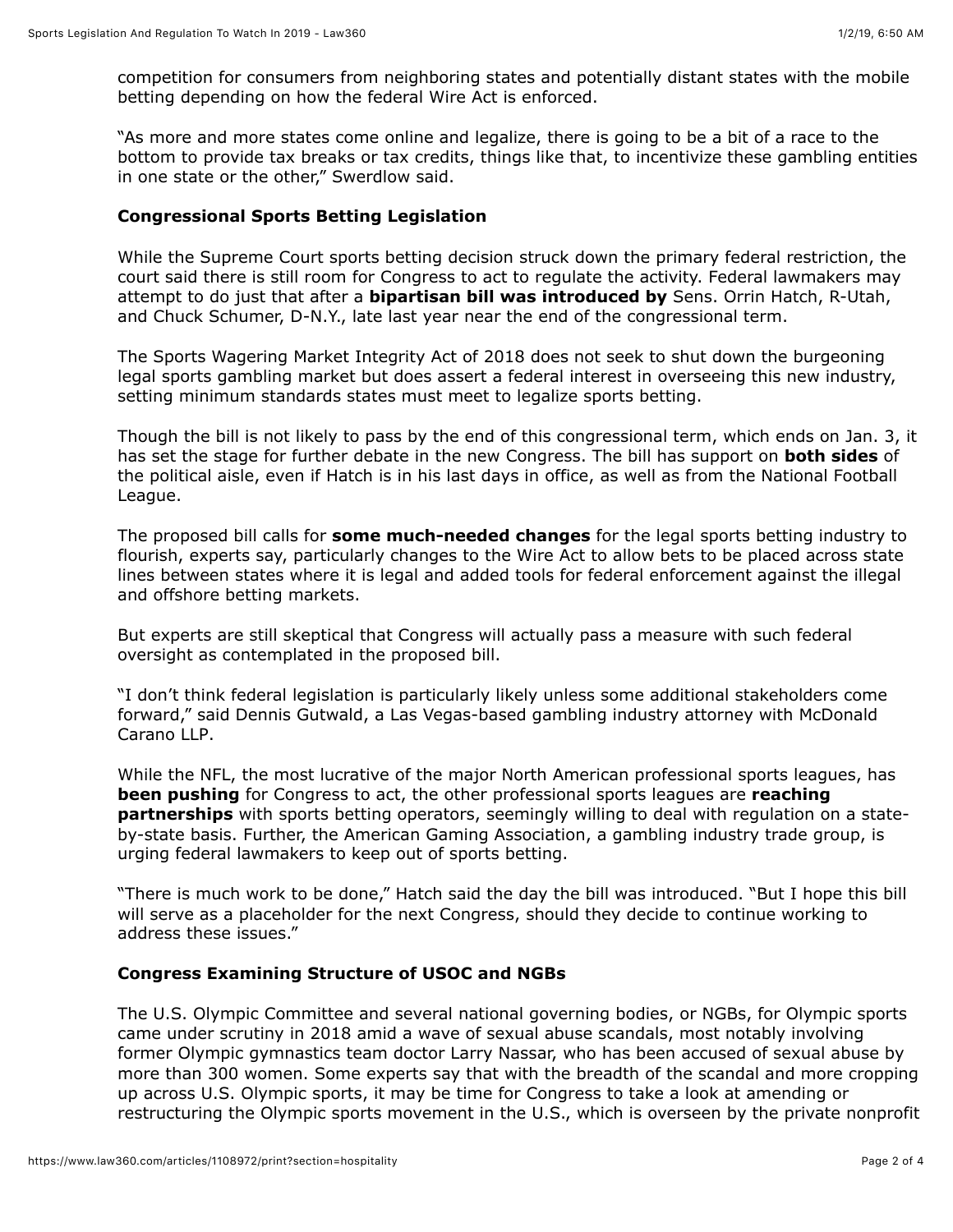organization USOC under the Ted Stevens Olympic and Amateur Sports Act.

Congress **[passed](https://www.law360.com/articles/1007005)** the Protecting Young Victims from Sexual Abuse and Safe Sport Authorization Act in early 2018, empowering a new independent nonprofit body, U.S. Center for SafeSport, to investigate sexual harassment and abuse allegations. But during a congressional hearing in October, Sen. Richard Blumenthal, D-Conn., said more fundamental changes to the USOC and NGB structure **["have to be on the table."](https://www.law360.com/articles/1090677)**

With **[more allegations](https://www.law360.com/sports/articles/1109853)** that the USOC and USA Gymnastics failed to properly investigate abuse allegations and in some cases even covered up such allegations, some experts suggest that could be more likely. Federal lawmakers could consider a change either through new legislation or amendments to the Amateur Sports Act, which has not been updated in over 20 years.

["I think it is a sleeper issue," said Mark Conrad, a sports law and ethics professor at Fordham](https://www.law360.com/companies/fordham-university) University. "What is really the future of these national governing bodies?"

In particular, NGBs could be required to have active athletes or direct representatives of active athletes serve on the boards of these organizations, such as USA Gymnastics, to ensure they have a say in how they are run, Conrad said.

"What is going to be the future of the role that [the athletes] have or at least their representatives have moving forward?" Conrad said. "It is something that is worth watching, given what has happened and given that we could see more cases involving harassments and sexual abuse."

## **Federal Criminalization Of Doping In International Sports**

U.S. Reps. Sheila Jackson Lee, D-Texas, and Michael Burgess, R-Texas, introduced a bipartisan bill in the [U.S. House of Representatives](https://www.law360.com/agencies/u-s-house-of-representatives) in June that would criminalize sports doping amid lingering concerns over widespread doping across international sports and as U.S. law enforcement authorities are taking on a greater role in regulating the world of sports. A version of the bill was introduced in the Senate last month by Sens. Hatch and Sheldon Whitehouse, D-R.I., in a late push for it to be passed by the end of the congressional term.

The Rodchenkov Anti-Doping Act, named after the Russian sports doctor Grigory Rodchenkov who **[blew the whistle](https://www.law360.com/articles/1038624)** on a Russian state-sponsored doping scandal, would make participating in a doping scheme or even knowingly taking performance-enhancing substances a federal crime, punishable to up to 10 years in prison. The act would further enable clean athletes who competed against those who were part of a doping scheme or whistleblowers retaliated against for disclosing knowledge of such a scheme to seek damages.

Rodchenkov led the Russian Anti-Doping Agency until 2015, but he fled to the U.S. and is reportedly in witness protection. He later brought evidence **[that he claims shows](https://www.law360.com/articles/1109219)** Russia pulled off a sprawling conspiracy to help many of its athletes avoid being caught for using illegal drugs during the 2014 Sochi Winter Olympics and other international competitions.

Amid those allegations and broader independent investigations, several Russian athletes have been suspended or banned from their sports and had prior competition results wiped, the [International Olympic Committee](https://www.law360.com/companies/international-olympic-committee) **[banned the Russian team](https://www.law360.com/articles/991544)** from the 2018 Winter Olympics, and the country's track and field team was barred from the 2016 Summer Olympics by the [International Association of Athletics Federations](https://www.law360.com/companies/international-association-of-athletics-federations).

But in September, the [World Anti-Doping Agency](https://www.law360.com/companies/world-anti-doping-agency) **[reinstated](https://www.law360.com/articles/1084750)** the Russian Anti-Doping Agency over objections from around the world, including from U.S. Olympics and anti-doping officials.